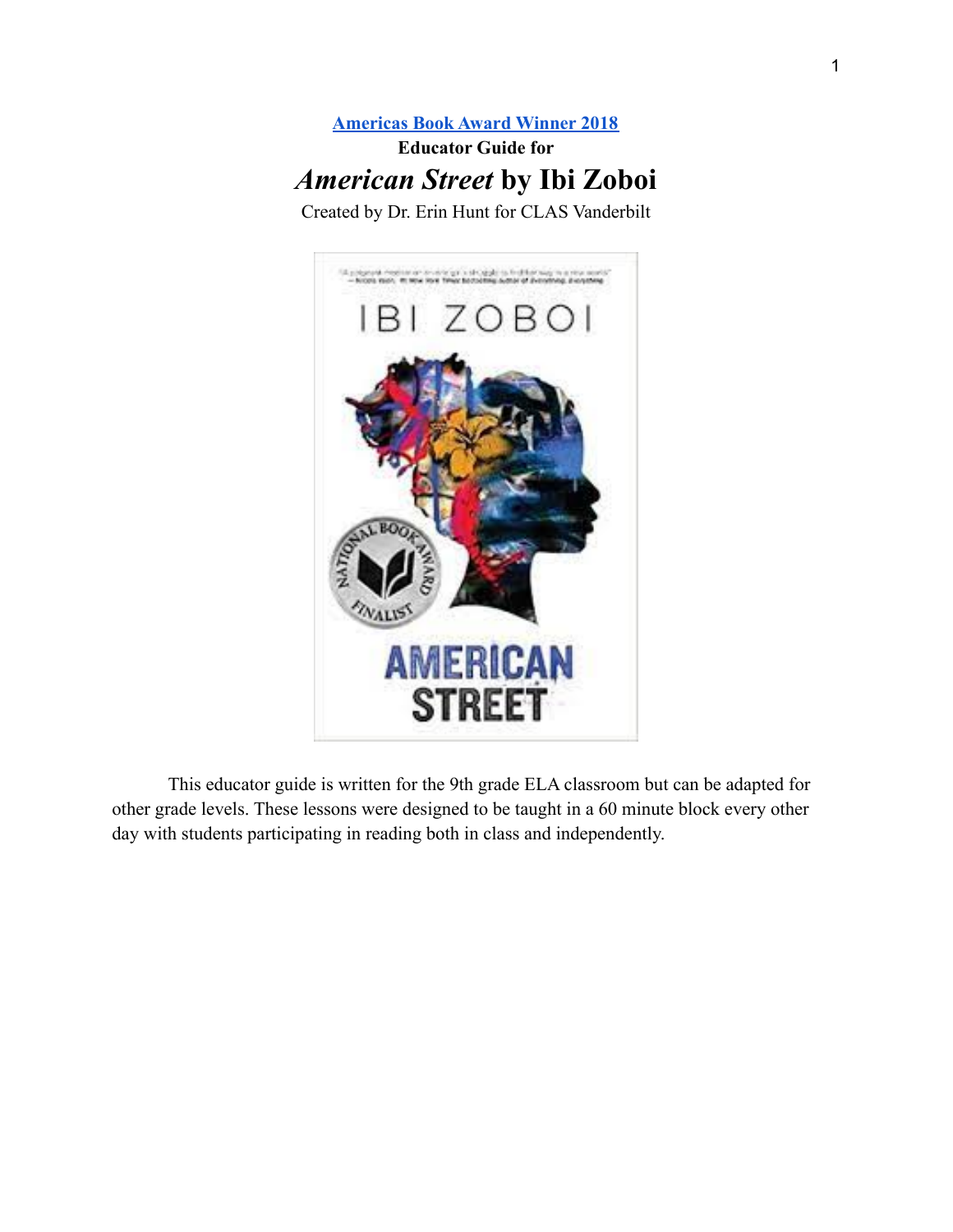## **Table of Contents**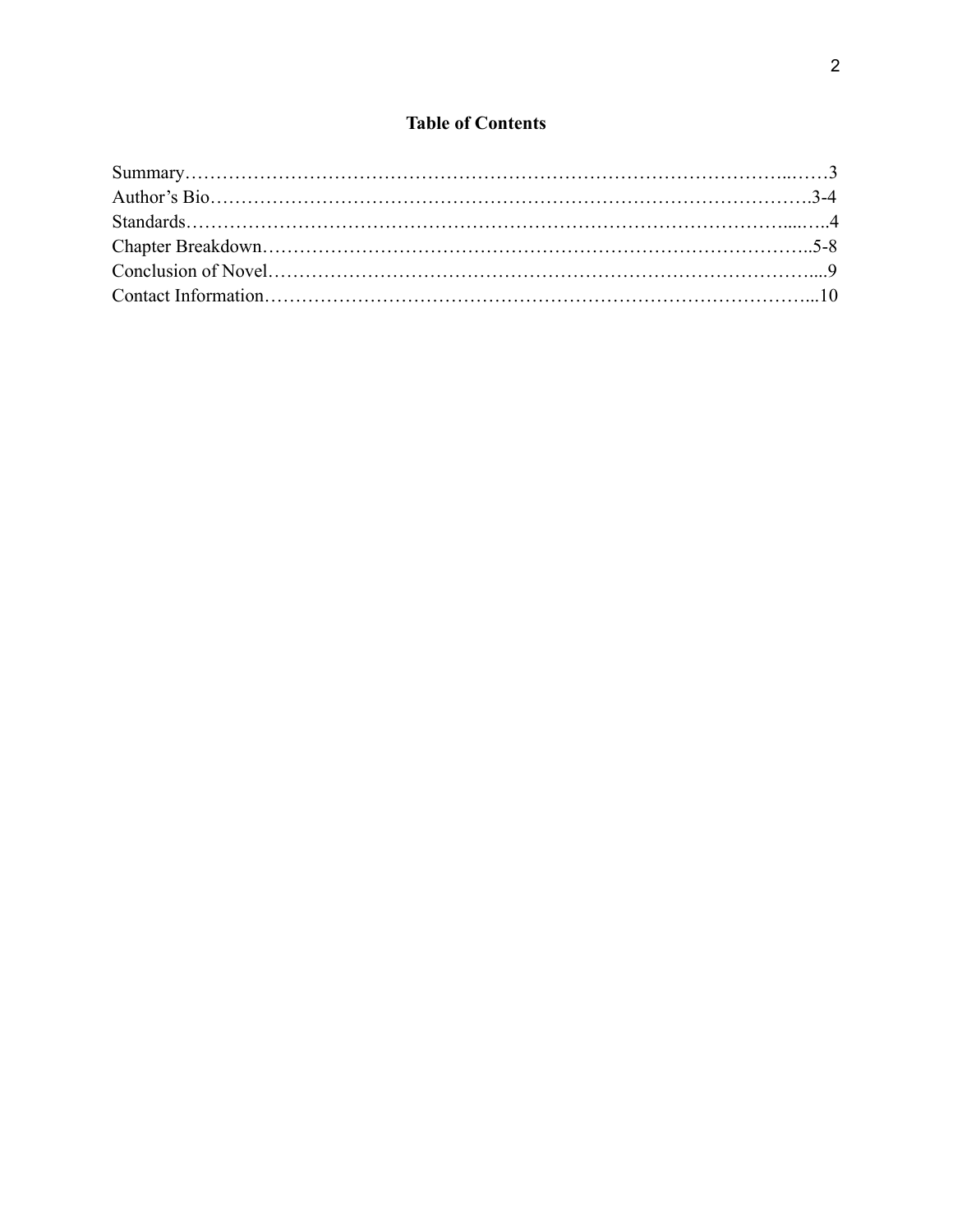#### **Summary**

On the corner of American Street and Joy Road, Fabiola Toussaint thought she would finally find *une belle vie*—a good life.

But after they leave Port-au-Prince, Haiti, Fabiola's mother is detained by U.S. immigration, leaving Fabiola to navigate her loud American cousins, Chantal, Donna, and Princess; the grittiness of Detroit's west side; a new school; and a surprising romance, all on her own.

Just as she finds her footing in this strange new world, a dangerous proposition presents itself, and Fabiola soon realizes that freedom comes at a cost. Trapped at the crossroads of an impossible choice, will she pay the price for the American dream?

Source: <https://www.goodreads.com/book/show/30256109-american-street>

### **Author's Bio**

FUN BIO: Ibi Zoboi was born in Haiti and immigrated to New York with her mother when she was four years-old. Everything about her new home was both strange and magical. This is why she loves reading and writing science-fiction, fantasy, and mythology. Ibi wears lots of bright colors and is a huge fan of mangos, avocados, dry humor, long-winded storytellers, and modest skirts. She also smiles, laughs, and cries often—sometimes all at once. She lives in Maplewood, New Jersey with her three children, her husband the art teacher, and three pet turtles named Lucky, Jade, and Leo.

Source: <https://www.cavalcadeofauthors.org/ibi-zoboi/>

OFFICIAL BIO: Ibi Zoboi is the New York Times Bestselling author of MY LIFE AS AN ICE CREAM SANDWICH (Penguin, 2019), her middle grade debut, and the Young Adult novels PRIDE (HaperCollins, 2018) and AMERICAN STREET (HarperCollins, 2017), a National Book Award Finalist and recipient of five starred reviews. She is also the editor of BLACK ENOUGH: STORIES OF BEING YOUNG & BLACK IN AMERICA

Ibi holds an MFA in Writing for Children & Young Adults from Vermont College of Fine Arts. Her writing has been published in The New York Times Book Review, the Horn Book Magazine, and The Rumpus, among others. As an educator, she is the recipient of several grants from the Brooklyn Arts Council for her community-based programs for teen girls in both Brooklyn and Haiti. She's worked for arts organizations such as Teachers & Writers Collaborative and Community Word Project as a writer-in-residence and teaching artist in New York City public schools.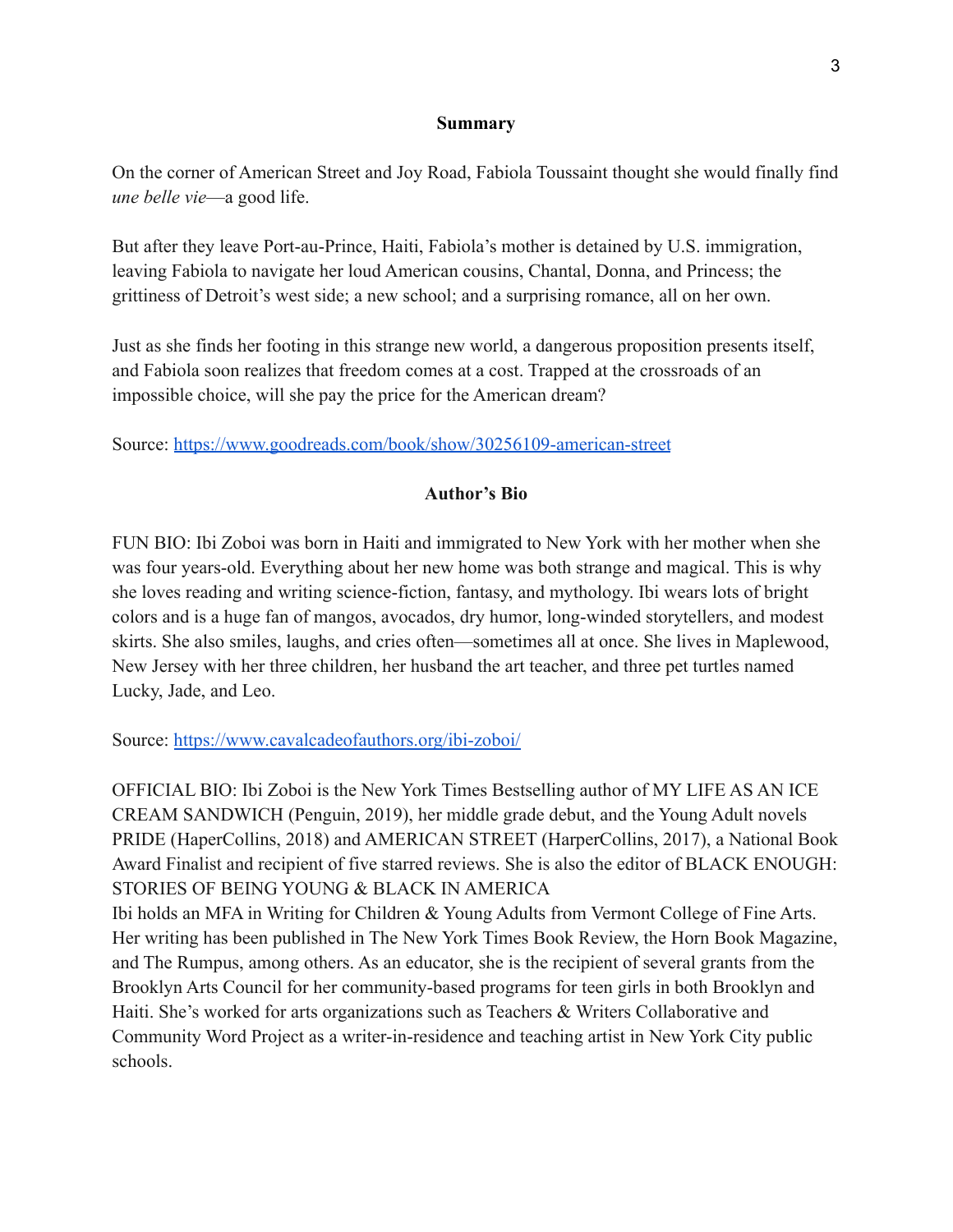She lives in Maplewood, New Jersey with her husband and their three children. You can find her online at www.ibizoboi.net.

Source: <https://www.ibizoboi.net/about>

#### **Standards**

#### CCSS.ELA-LITERACY.RL.9-10.1

Cite strong and thorough textual evidence to support analysis of what the text says explicitly as well as inferences drawn from the text.

#### [CCSS.ELA-LITERACY.RL.9-10.2](http://www.corestandards.org/ELA-Literacy/RL/9-10/2/)

Determine a theme or central idea of a text and analyze in detail its development over the course of the text, including how it emerges and is shaped and refined by specific details; provide an objective summary of the text.

#### [CCSS.ELA-LITERACY.RL.9-10.3](http://www.corestandards.org/ELA-Literacy/RL/9-10/3/)

Analyze how complex characters (e.g., those with multiple or conflicting motivations) develop over the course of a text, interact with other characters, and advance the plot or develop the theme.

#### [CCSS.ELA-LITERACY.RL.9-10.5](http://www.corestandards.org/ELA-Literacy/RL/9-10/5/)

Analyze how an author's choices concerning how to structure a text, order events within it (e.g., parallel plots), and manipulate time (e.g., pacing, flashbacks) create such effects as mystery, tension, or surprise.

#### [CCSS.ELA-LITERACY.RL.9-10.9](http://www.corestandards.org/ELA-Literacy/RL/9-10/9/)

Analyze how an author draws on and transforms source material in a specific work (e.g., how Shakespeare treats a theme or topic from Ovid or the Bible or how a later author draws on a play by Shakespeare).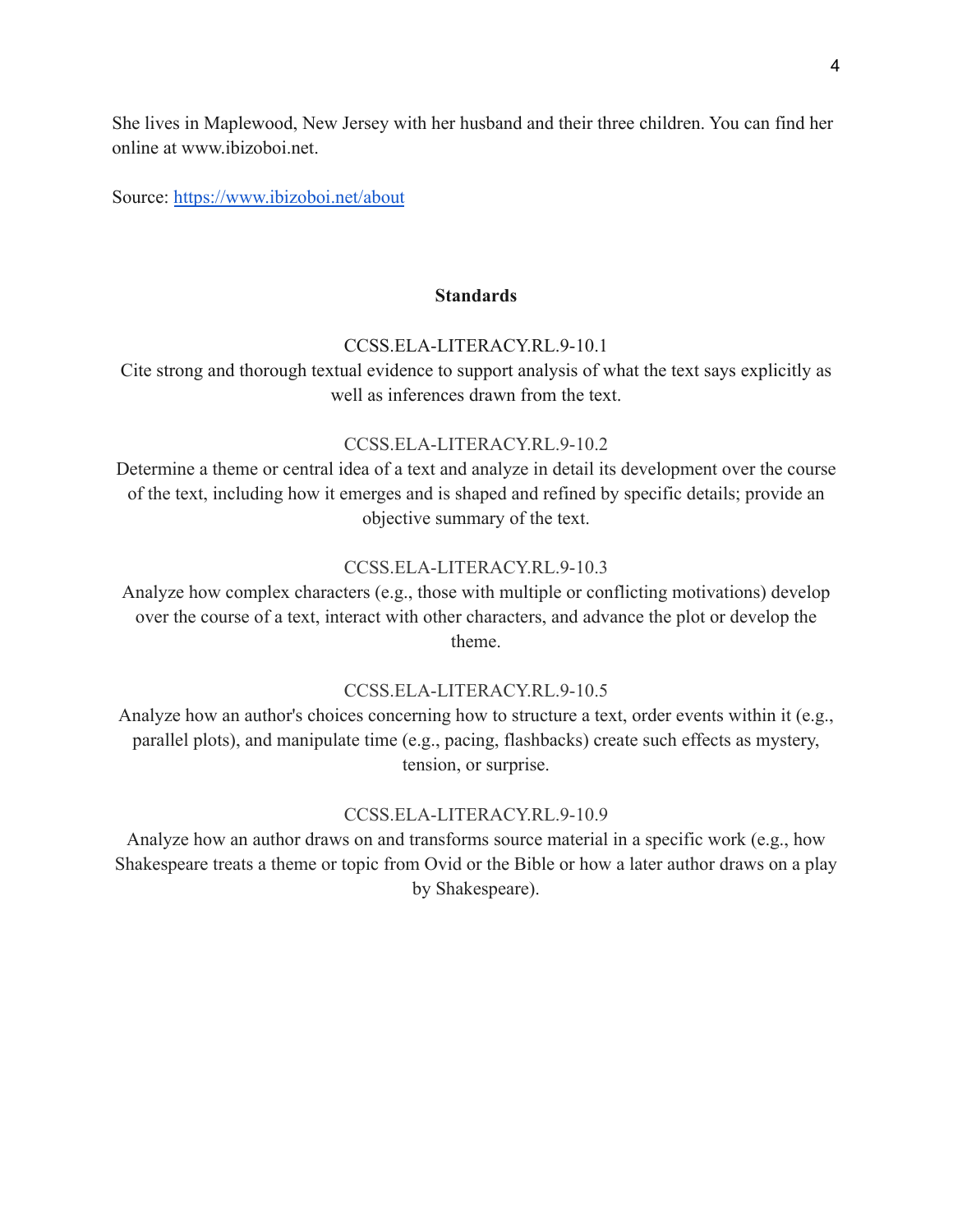# **Chapter Breakdown**

| <b>Chapter</b> | <b>Essential Question</b>                                            | I can<br>statements                                                                                                                                                                                                                                                                                                             | <b>Resources and</b><br><b>Handouts</b>                                         | <b>Sequence</b>                                                                                                                                                                                                       |
|----------------|----------------------------------------------------------------------|---------------------------------------------------------------------------------------------------------------------------------------------------------------------------------------------------------------------------------------------------------------------------------------------------------------------------------|---------------------------------------------------------------------------------|-----------------------------------------------------------------------------------------------------------------------------------------------------------------------------------------------------------------------|
| $1 - 2$        | How are families<br>impacted by<br>immigration laws in<br>America?   | I can identify the<br>author's tone and<br>purpose.<br>I can connect the<br>informational<br>text to fiction<br>writing.                                                                                                                                                                                                        | <b>ICE</b> Detention<br><b>Article and</b><br><b>Ouestions</b><br><b>Source</b> | Read summary<br>and author's bio<br>Chapter 1--In<br>class as a group<br><b>ICE</b> Detention<br>Article<br>Chapter<br>2--Independent<br>in class<br><b>Exit Ticket</b><br>Homework--<br>Read chapter 3               |
| $3 - 4$        | How are individuals<br>impacted by a change in<br>their environment? | I can write a<br>summary of a<br>text that includes<br>significant<br>details.<br>I can identify<br>how a character<br>is feeling and<br>analyze what is<br>causing these<br>feelings using<br>text evidence.<br>I can identify<br>how the way in<br>which an author<br>crafts a text<br>impacts the<br>meaning of the<br>text. | Chapter 3-4<br>Graphic<br>Organizer                                             | Students write a<br>summary of<br>chapter 3.<br>Read chapter<br>4--whole class.<br>Complete<br>chapter 3-4<br>graphic<br>organizer in<br>small groups.<br><b>Exit Ticket</b><br>Homework--<br>Read chapter 5<br>and 6 |
| $5 - 8$        | How are individuals                                                  | I can write a                                                                                                                                                                                                                                                                                                                   | Chapter 7 and 8                                                                 | Students write a                                                                                                                                                                                                      |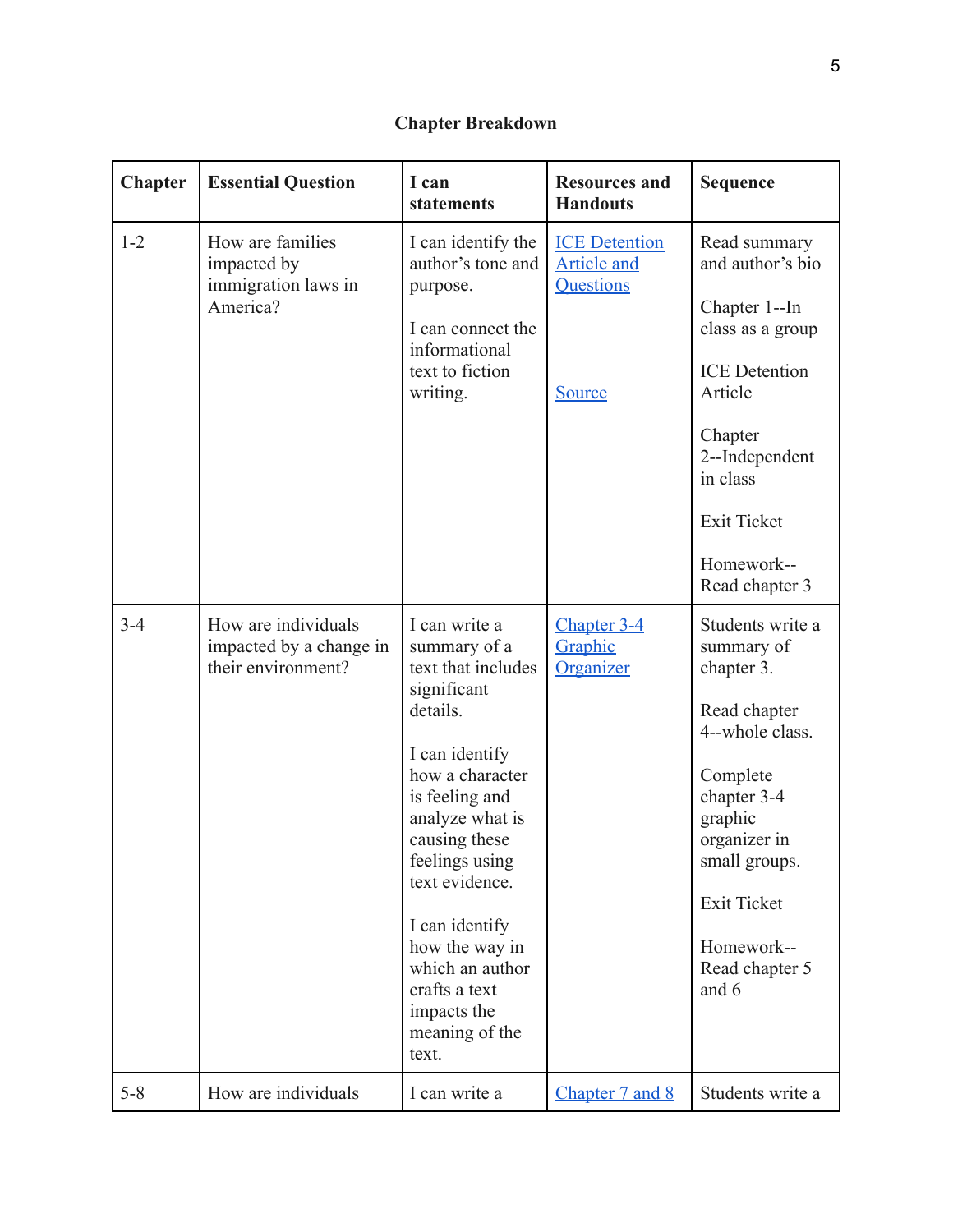|           | impacted by their<br>romantic relationships?                       | summary of a<br>text that includes<br>significant<br>details.<br>I can identify the<br>central idea of a<br>text.                                                                                                           | Graphic<br>Organizer and<br>Article on Love<br><b>Source</b>                                             | summary of<br>chapters 5 and 6.<br>Read chapter 7<br>and 8 in class.<br>Complete<br>graphic<br>organizer and<br>read article about<br>love.<br><b>Exit Ticket</b><br>Homework--<br>Read chapter 9                      |
|-----------|--------------------------------------------------------------------|-----------------------------------------------------------------------------------------------------------------------------------------------------------------------------------------------------------------------------|----------------------------------------------------------------------------------------------------------|------------------------------------------------------------------------------------------------------------------------------------------------------------------------------------------------------------------------|
| $9 - 11$  | How do the places we<br>grow up in affect who<br>we become?        | I can identify<br>main ideas and<br>concepts in a<br>nonfiction text.<br>I can connect<br>information from<br>a nonfiction text<br>to information in<br>a novel.<br>I can use text<br>evidence to<br>support my<br>writing. | <b>The Shocking</b><br>Rate of Crime in<br>Detroit//9-11<br>Graphic<br><b>Organizer</b><br><b>Source</b> | Students write a<br>summary of<br>chapter 9.<br>Read 10-11 in<br>class.<br>Complete<br>reading about<br>life in Detroit<br>and graphic<br>organizer.<br><b>Exit Ticket</b><br>Homework--<br>Read chapters<br>$12 - 13$ |
| $12 - 15$ | How do the choices that<br>we make impact the<br>people around us? | I can identify<br>mood in a text<br>and analyze how<br>it is created by<br>the author.                                                                                                                                      | <b>Analysis of</b><br><b>Mood Chapters</b><br>$13 - 15$                                                  | Students write a<br>summary of<br>chapters 12-13.<br>Read chapters<br>14-15 in class.<br>Complete<br>analysis of mood<br>graphic                                                                                       |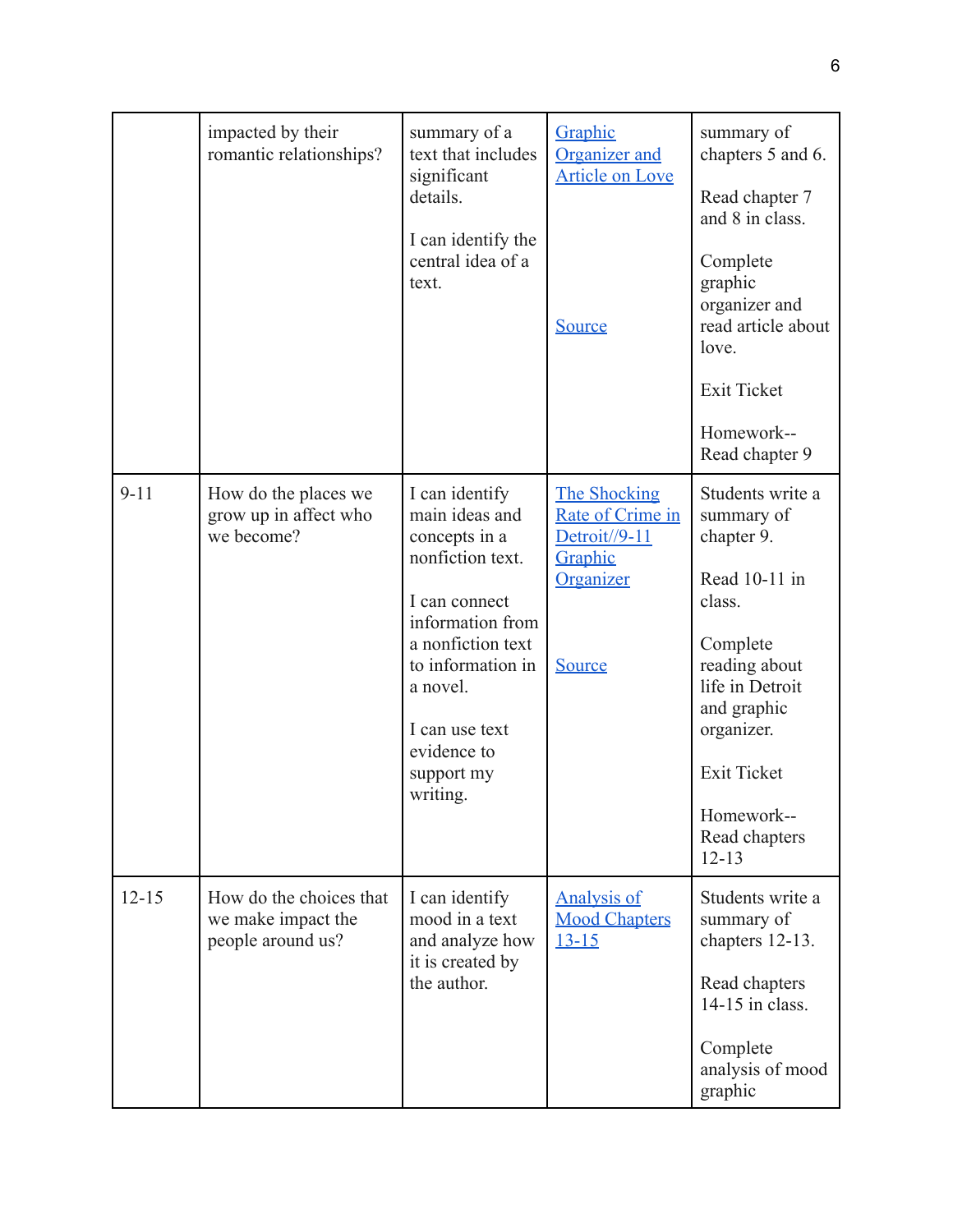|           |                                                                         |                                                                                                                      |                                                                                                                                         | organizer.                                                                                                             |
|-----------|-------------------------------------------------------------------------|----------------------------------------------------------------------------------------------------------------------|-----------------------------------------------------------------------------------------------------------------------------------------|------------------------------------------------------------------------------------------------------------------------|
|           |                                                                         |                                                                                                                      |                                                                                                                                         | <b>Exit Ticket</b>                                                                                                     |
|           |                                                                         |                                                                                                                      |                                                                                                                                         | Homework--<br>Read chapters<br>$16-17$                                                                                 |
| $16 - 20$ | What causes people to<br>stay in relationships that<br>are not healthy? | I can identify<br>tension leading<br>to the climax in<br>a novel.<br>I can analyze<br>how tension is<br>created in a | <b>Tension Graphic</b><br>Organizer and<br><b>Exit Ticket</b><br>Note--Students<br>may appreciate<br>completing the<br>tension chart on | Students write a<br>summary of<br>chapters 16-17.<br>Read chapters<br>18-20 while<br>completing the<br>tension graphic |
|           |                                                                         | novel.                                                                                                               | a large piece of<br>paper or on a<br>poster.                                                                                            | organizer.<br><b>Exit Ticket</b>                                                                                       |
|           |                                                                         |                                                                                                                      |                                                                                                                                         | Homework--<br>Read chapters<br>$21-22.$                                                                                |
| $21 - 24$ | How does deception<br>impact communities and<br>relationships?          | I can make<br>inferences based<br>on a text and use<br>evidence to<br>support my<br>conclusions.                     | Chapter 21-24<br>Graphic<br>Organizer                                                                                                   | Students write a<br>summary of<br>chapters 21-22.                                                                      |
|           |                                                                         |                                                                                                                      |                                                                                                                                         | Complete<br>graphic<br>organizer while<br>reading chapters<br>$23-24$ in class.                                        |
|           |                                                                         |                                                                                                                      |                                                                                                                                         | <b>Exit Ticket</b>                                                                                                     |
|           |                                                                         |                                                                                                                      |                                                                                                                                         | Homework--<br>Read chapter 25                                                                                          |
| $25 - 27$ | What causes a person to<br>change?                                      | I can analyze<br>how a character<br>changes                                                                          | Chapter 26-27<br>Graphic<br><b>Organizer</b>                                                                                            | Students write a<br>summary of<br>chapter 25.                                                                          |
|           |                                                                         | throughout a<br>text.<br>I can identify                                                                              |                                                                                                                                         | Read chapters<br>26-27 in small<br>groups.                                                                             |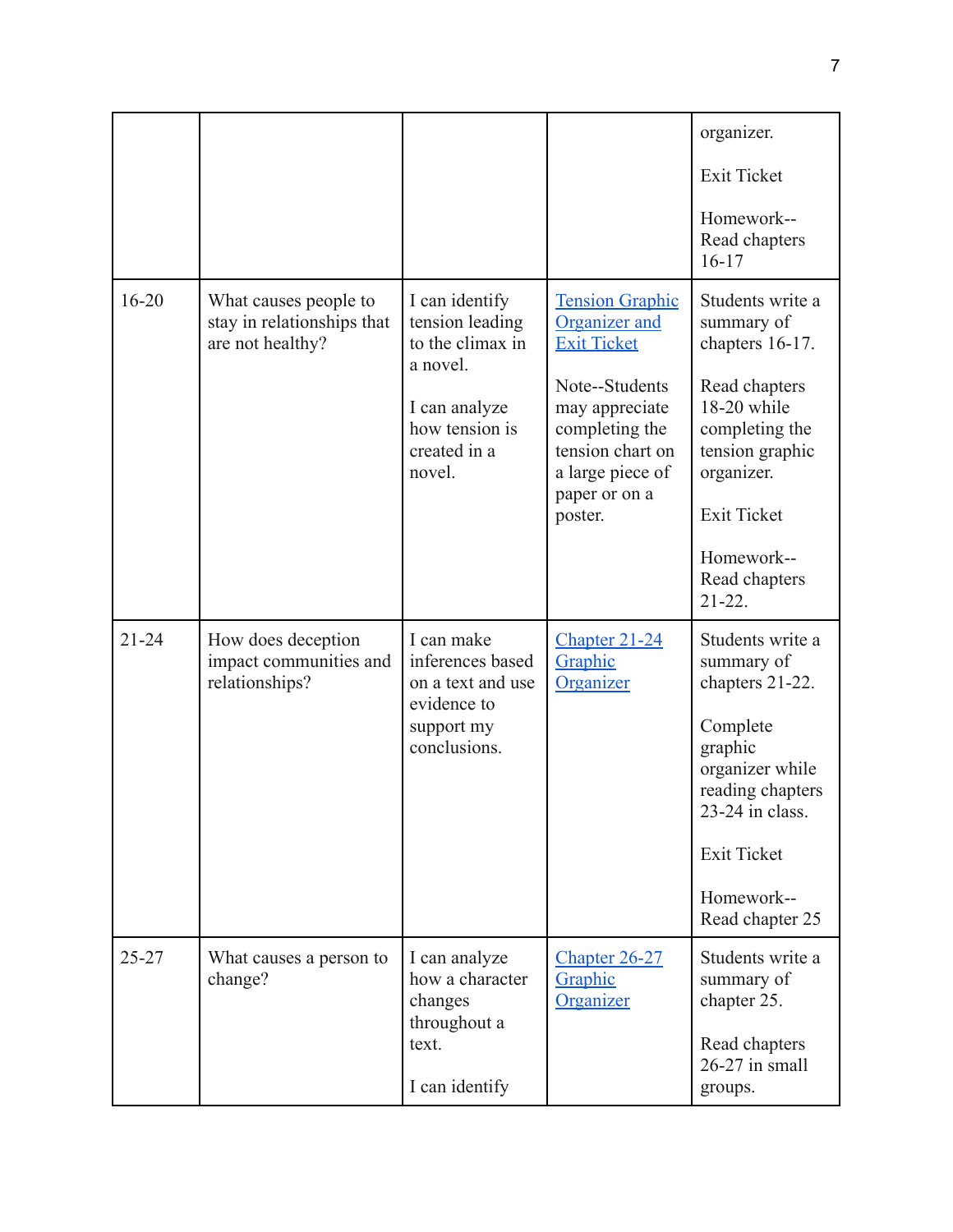|       |                                                          | and summarize<br>what causes<br>these changes.                                                                 |                                                                                                                                                                                                                                                                             | Complete<br>graphic<br>organizer.<br><b>Exit Ticket</b>                                                                                                                                       |
|-------|----------------------------------------------------------|----------------------------------------------------------------------------------------------------------------|-----------------------------------------------------------------------------------------------------------------------------------------------------------------------------------------------------------------------------------------------------------------------------|-----------------------------------------------------------------------------------------------------------------------------------------------------------------------------------------------|
| 28-29 | How does tragedy<br>impact a community?                  | I can identify<br>juxtaposition in<br>a text.<br>I can analyze<br>why an author<br>would use<br>juxtaposition. | Chapter 28-29<br>Graphic<br>Organizer                                                                                                                                                                                                                                       | Juxtaposition<br>notes on graphic<br>organizer.<br>Read chapters<br>28-29 while<br>completing<br>graphic<br>organizer.<br><b>Exit Ticket</b><br>Homework--<br>Read chapter 30                 |
| 30-32 | In what ways do works<br>of fiction mirror real<br>life? | I can define,<br>identify, and<br>analyze allusion<br>used in a work<br>of fiction.                            | Chapter 20-32<br>Graphic<br><b>Organizer</b> and<br><b>Trayvon Martin</b><br>connection//Allu<br>sion<br><b>Source</b><br>*Use discretion<br>when reading<br>article and end<br>of book as it<br>deals with<br>sensitive topics<br>and may be<br>triggering to<br>students. | <b>Students</b><br>summarize<br>chapter 30.<br>Allusion note<br>Read chapters<br>$31 - 32$ .<br>Read Trayvon<br>Martin article<br>and complete<br>graphic<br>organizer.<br><b>Exit Ticket</b> |